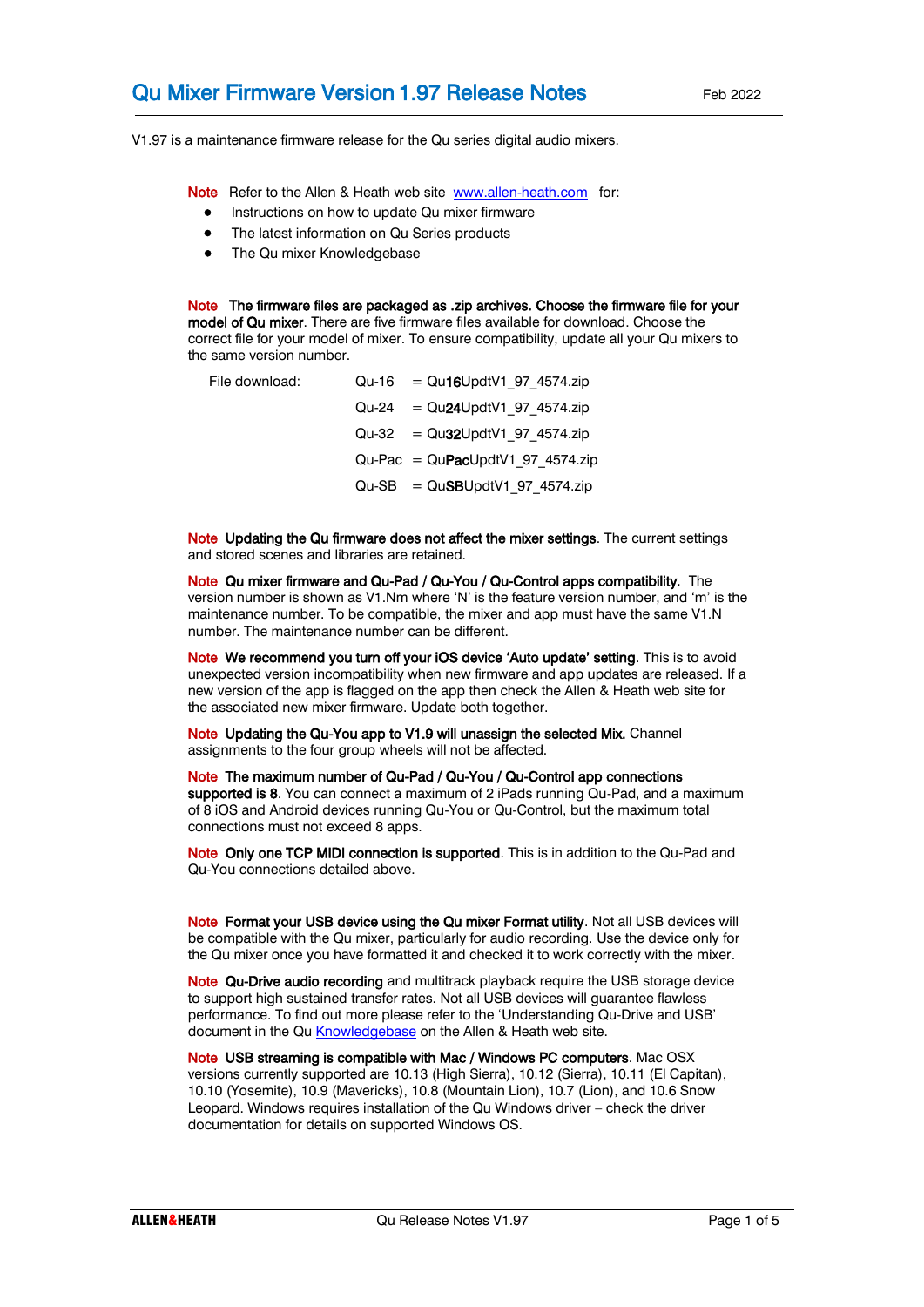### Issues fixed:

• Incorrect metering level of Talkback input

#### Known Issues - Qu-Drive:

An unformatted USB key plugged into Qu-Drive is not always recognised by the mixer. You may need to first format the USB key on a PC or Mac (FAT 32), then try to format it again on the Qu mixer.

Loss of power or unplugging a USB key or hard drive during multi-track or stereo record may result in the current recording being lost.

### Known Issues - Qu-Drive - SanDisk:

Some SanDisk USB devices will not enumerate correctly, this can lead to a system lock-up until device is removed.

#### Known issues – other:

When linking to an SQ mixer over dSnake, the toolbar doesn't display a dSnake icon, and the dSnake inputs and outputs on the Patch screens are shown as 'Not Connected' (N/C). Audio is not affected.

Turning off the mixer whilst connected to a PC may lock up the PC USB system.

#### Known issues – Qu-You:

Recalling a Scene or Show whilst continuously moving a group wheel on the app may result in the send levels of the new Scene / Show being overwritten by the app.

Operating devices running Qu-You out of Wi-Fi range or with poor Wi-Fi connection may cause degraded system responsiveness and loss of connection of all connected Wi-Fi devices. For best performance ensure good wireless coverage. Search our **Knowledgebase** for advice on routers and access points.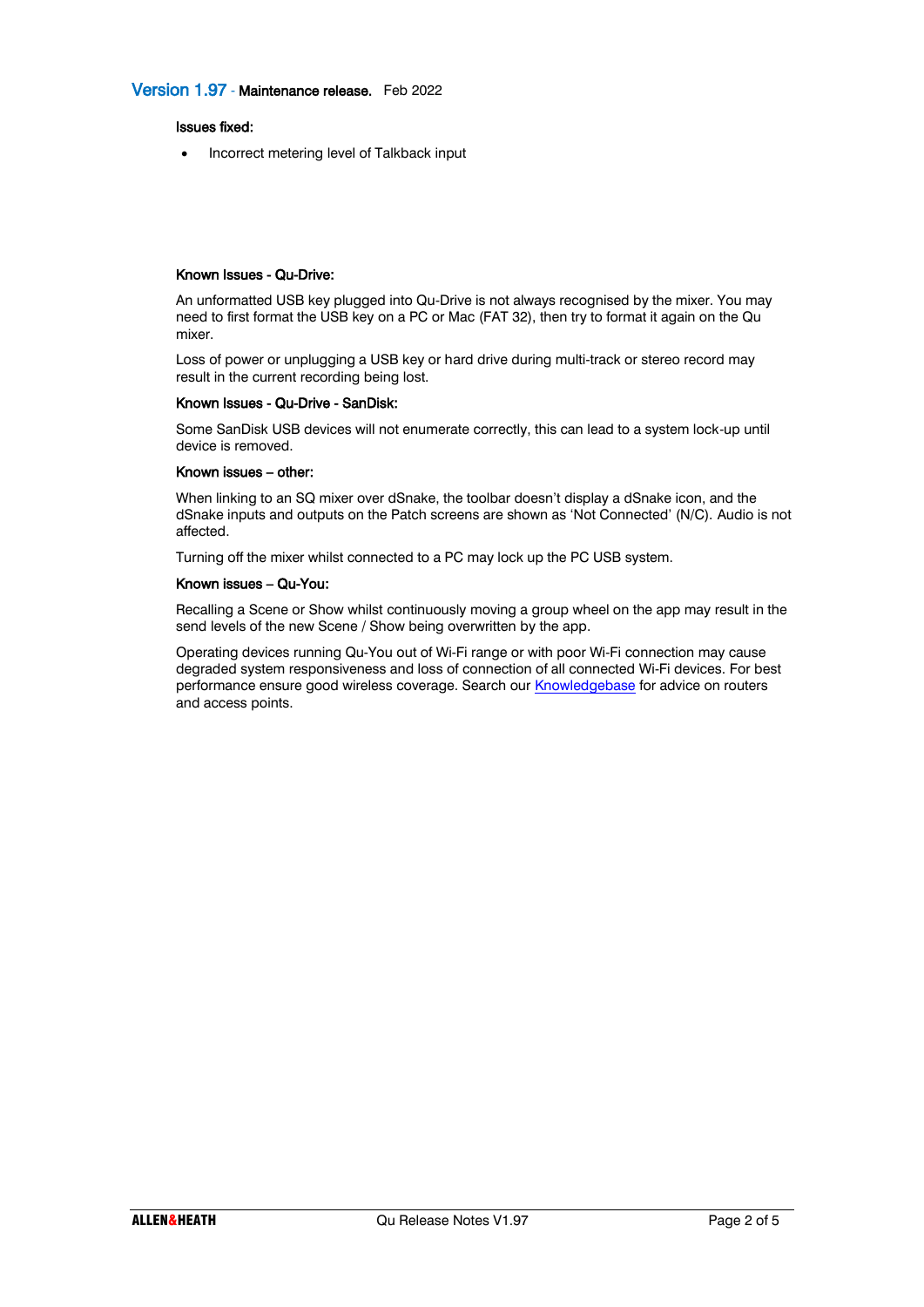# Previous versions

## Version 1.96 - Maintenance release. Feb 2022

- Support for latest AR2412, AR84 and AB168 hardware following component changes.
- Support for latest Qu hardware following component changes.

#### Version 1.95 - Maintenance release. July 2018

• Changes to USB-B streaming to improve stability with some computers/USB hosts.

Version 1.94 - Maintenance release. April 2018

• Changes to the enumeration of USB drives to better handle some devices.

### Version 1.93 - Maintenance release. January 2018

- Addition of a spectrogram to the Qu-Pad app.
- Follow fader option added to Automatic Mic Mixer.
- Ability to send/receive audio to/from an SQ mixer via the dSNAKE <-> SLink connection.

#### Version 1.92 (Qu-SB only) - Maintenance release. June 2016

#### Version 1.90 - Feature release. May 2016

- Support of Qu-SB, an ultra-compact digital mixer designed for iPad control.
- ProFactory Library presets for industry standard Shure and Sennheiser microphones.
- Various enhancements to the Qu-Pad iPad app now provides full control of mixing and setup settings.
- Support of Qu-Control customisable iOS app.
- Mix select SoftKey function.

#### Version 1.82 - Maintenance release. November 2015

### Version 1.80 'Chrome' - Feature release. October 2015

- Automatic Mic Mixer (AMM) for conference speech control
- Mix mode for Stereo Groups for more monitor sends
- **Spectrogram**
- Admin user password now affects Qu-Pad app login
- Qu-You user password set at the mixer for Qu-You app login
- Audio setup, AMM, linking, routing and matrix functions added to the Qu-Pad app
- High Pass Filter (HPF) slope increased from 12 to 18dB/octave
- Reset default for Scene Global Filter now blocks Custom Layer and SoftKey settings
- LR routing function assignable to the Qu-Pac Qu-Control screen
- Qu-Pac reset default for CH17-32 source is dSNAKE 1-16

#### Version 1.73 - Maintenance release. June 2015

### Version 1.71 - Maintenance release. April 2015

### Version 1.70 - Feature release. March 2015

- Support of Qu-Pac compact fader-less mixer, including Qu-Pac Channel screen and customizable Qu-Control screen.
- Channel Ducker.
- Flexible dSNAKE Input patch.
- Support of two simultaneous Qu-Pad connections.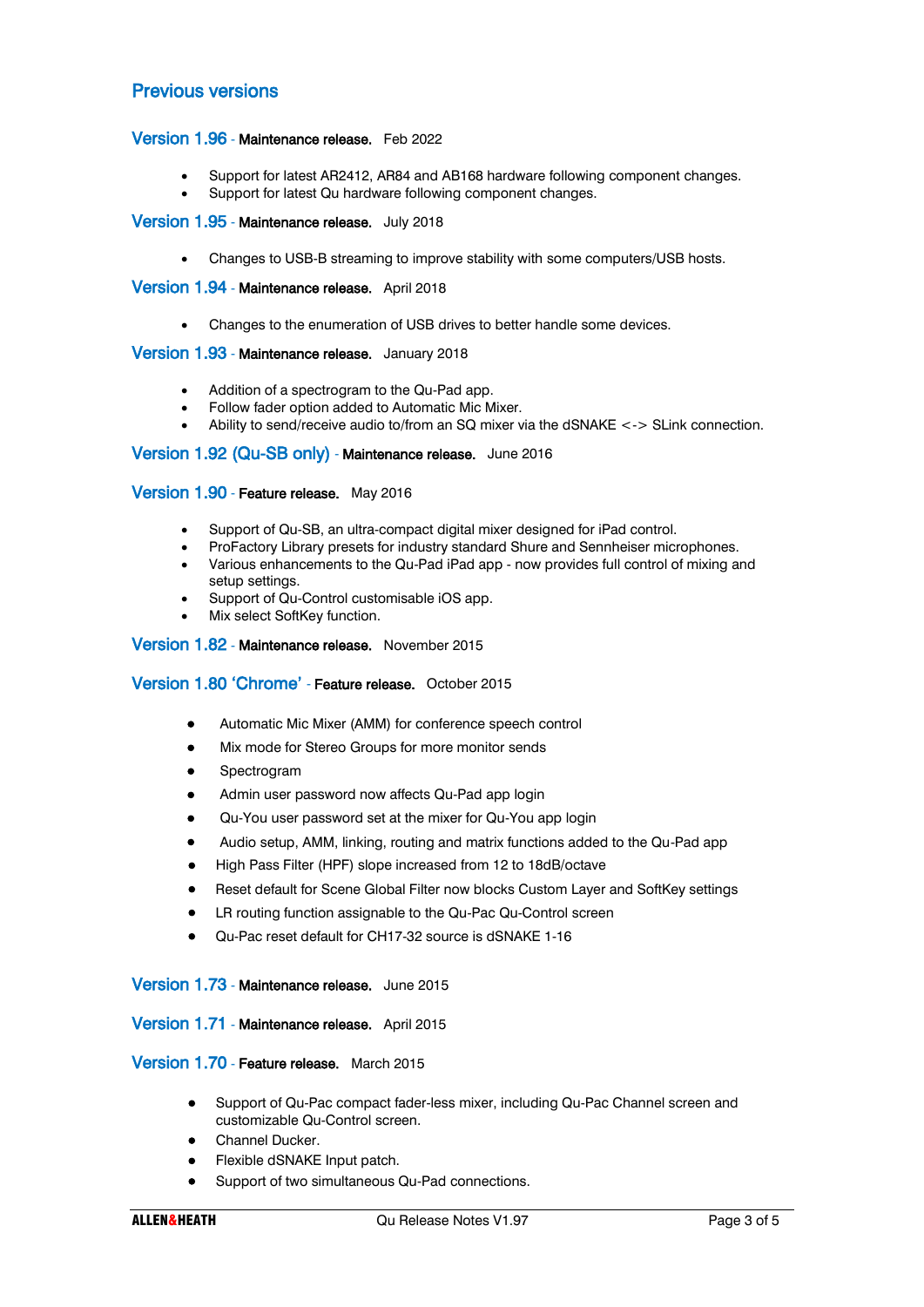- Option for Processing screen to follow Channel Strip operation.
- Talkback and Channel Mute added to SoftKey options.
- Copy / Paste / Reset keys now also work with touchscreen Processing tabs.
- Processing In / Out keys now also available in the Processing screen.

## Version 1.60 - Feature release. October 2014

- Support of Qu-You personal monitoring app.
- Increased number of factory Libraries.
- Latching Talkback option.
- PAFL follow Mix option.
- Mac OS X 10.10 'Yosemite' support.
- Error reporting in Qu-Drive multitrack recording.
- Faster boot up time.
- HPF now included in PEQ Libraries.
- Persistency of 'Recall Preamp' Library option.
- Persistency of keyboard caps-lock state.
- Several user interface improvements including faster scrolling of list boxes and alphabetical sorting of Libraries.

### Version 1.50 - Feature release. June 2014

- Addition of 4 DCA Groups.
- Channel naming and name sync to iPads and ME-1.
- Flexible output patch on dSNAKE AudioRacks and Monitor sends to ME-1.
- USB recording source can be now be set to Insert Send or Direct Out.
- MMC (Midi Machine Control) added to the MIDI screen and SoftKeys functions.
- DAW Bank control added to SoftKeys (for use with DAW Control driver).
- Support for Qu-32.
- Support for AB168 portable rugged AudioRack.
- Auto mute on Phantom Power change.

## Version 1.40 - Feature release. April 2014

- Per Scene Recall Filters added.
- $\bullet$  User Permissions added  $-3$  Users  $=$  Admin, Standard, Basic.
- FX User Libraries added.
- RTA Peak Band indication added.
- Qu-Drive transport functions added to the SoftKeys.
- Copy/Paste/Reset of Preamps.
- Windows driver for multitrack streaming.

## Version 1.31 - Maintenance release. February 2014

• Support for Broadcast Wave Format (BWF) audio wav file playback.

## Version 1.30 - Feature release. February 2014

- Support for the new Qu-24 mixer which adds Groups and Matrix.
- Qu-Pad 'Metering' page added for meters, Mute/PAFL status and RTA overview.
- Per track patching for USB Audio outputs (Qu-Drive and USB B).

## Version 1.20 - Feature release. December 2013